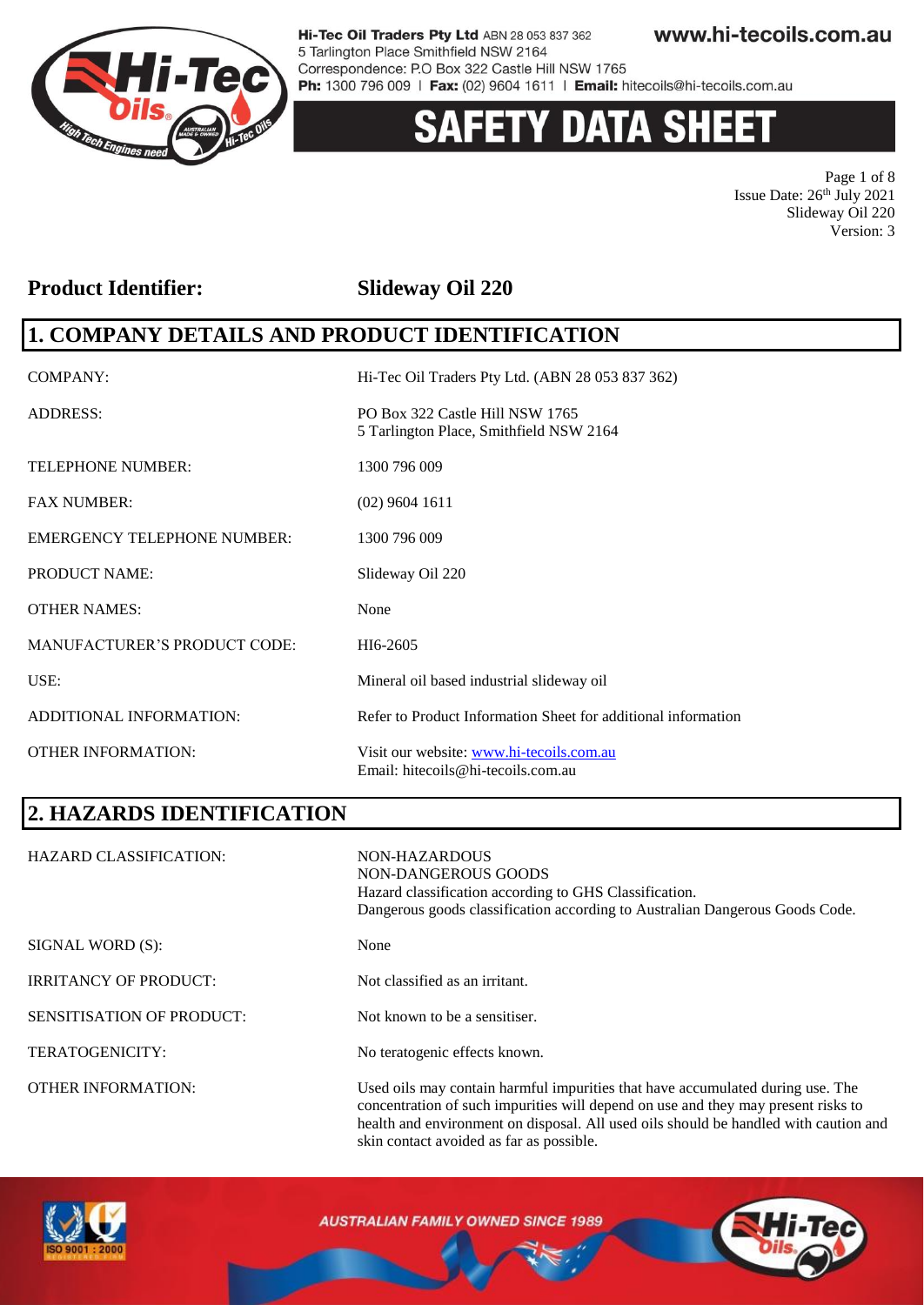

### **'Y DATA SHEE**

Page 2 of 8 Issue Date:  $26<sup>th</sup>$  July 2021 Slideway Oil 220 Version: 3

### **3. IDENTIFICATION / COMPOSITION OF INGREDIENTS**

#### CHEMICAL CHARACTERISTICS**:** Liquid

INGREDIENTS:-

CHEMICAL ENTITY: CAS No. PROPORTION Mineral Oil 64742-65-0, 62-7 > 90% Long chain alkyl amine Confidential  $0 - 0.99\%$ Ingredients determined not to be hazardous Mixture To 100%

OTHER INFORMATION: The petroleum oils in this product contain less than 3% DMSO extract as measured by

#### **4. FIRST AID MEASURES**

#### **HEALTH EFFECTS**

| SWALLOWED:                   | If a large quantity is ingested seek immediate medical attention. Give water to drink.<br>DO NOT induce vomiting. If vomiting occurs get immediate medical attention due to<br>aspiration into lungs risk.                                                                                                                                                                                                                                                                                                                        |
|------------------------------|-----------------------------------------------------------------------------------------------------------------------------------------------------------------------------------------------------------------------------------------------------------------------------------------------------------------------------------------------------------------------------------------------------------------------------------------------------------------------------------------------------------------------------------|
| EYE:                         | Immediately irrigate with copious amounts of water for at least 15 minutes. Eyelids to<br>be held open. In all cases of eye contamination it is a sensible precaution to seek<br>medical advice.                                                                                                                                                                                                                                                                                                                                  |
| SKIN:                        | Remove contaminated clothing and wash skin thoroughly with plenty of soap and<br>water. High pressure injection through the skin requires URGENT medical attention<br>for possible incision, irrigation and/or debridement. Contact with molten material will<br>require treatment by a physician for burns (Do not remove material).                                                                                                                                                                                             |
| <b>INHALED:</b>              | Remove victim from exposure to fresh air – avoid becoming a casualty. Allow patient<br>to assume most comfortable position and keep warm. Keep at rest until fully<br>recovered. Seek medical advice if effects persist. If breathing laboured and patient<br>cyanotic (blue), ensure airways are clear and have qualified person give oxygen<br>through face mask. If breathing has stopped apply artificial respiration at once. In the<br>event of cardiac arrest, apply external cardiac massage and seek urgent medical aid. |
| <b>FIRST AID FACILITIES:</b> | Normal washroom facilities are generally suitable. Ensure an eye wash station and<br>safety shower is available and ready for use.                                                                                                                                                                                                                                                                                                                                                                                                |
| <b>ADVICE TO DOCTOR:</b>     | Treat symptomatically.                                                                                                                                                                                                                                                                                                                                                                                                                                                                                                            |
| <b>OTHER INFORMATION:</b>    | Keep water and mild soap near work site.                                                                                                                                                                                                                                                                                                                                                                                                                                                                                          |

IP 346 test method.



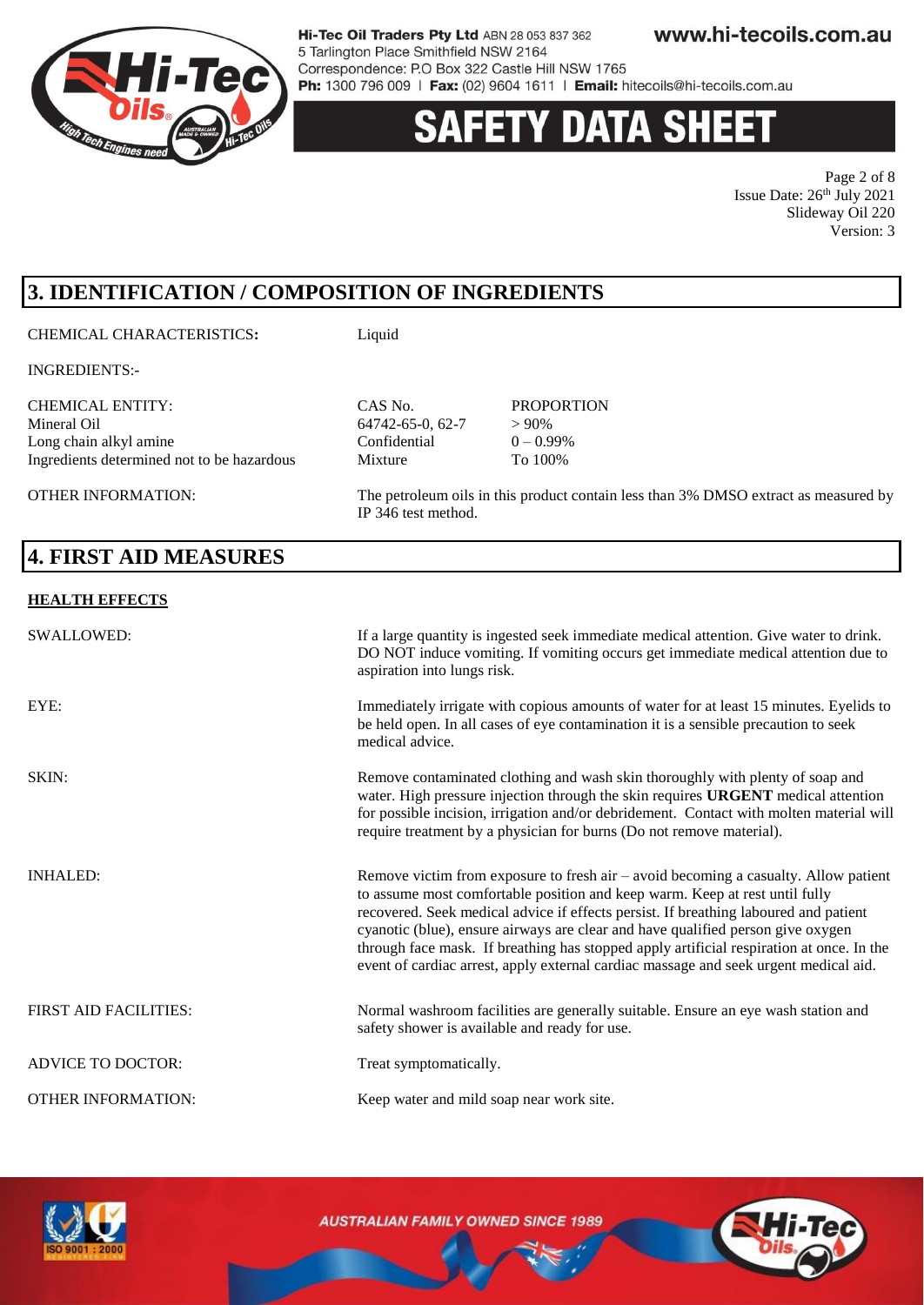

### 'Y DATA SHEI

Page 3 of 8 Issue Date:  $26<sup>th</sup>$  July 2021 Slideway Oil 220 Version: 3

### **5. FIRE FIGHTING MEASURES**

#### **FIRE/EXPLOSION HAZARD**

| <b>HAZARDS OF USE/STORAGE:</b>           | Product is a C2 combustible liquid according to AS 1940. This product is combustible<br>if preheated.                                                                                                         |
|------------------------------------------|---------------------------------------------------------------------------------------------------------------------------------------------------------------------------------------------------------------|
| <b>HAZARDS FROM COMBUSTION PRODUCTS:</b> | Combustion products may include: oxides of carbon, nitrogen and sulphur, a complex<br>mixture of airborne unidentified organic and inorganic solid and liquid particulates.                                   |
| FIRE-FIGHTING RECOMMENDATIONS:           | If safe to do so, remove containers from path of fire. Keep storage tanks, pipelines,<br>containers, fire exposed surfaces, etc. cool with water spray. Avoid spreading liquid<br>and fire by water flooding. |
| PRECAUTION:                              | Do not use water jet. Water may cause splattering.                                                                                                                                                            |
| <b>SUITABLE EXTINGUISHING MEDIA:</b>     | Use foam, sand, carbon dioxide or dry chemical.                                                                                                                                                               |
| PROTECTIVE MEASURES:                     | Fire fighters should wear self-contained breathing apparatus if risk of exposure to<br>products of combustion.                                                                                                |
| <b>REACTIVITY:</b>                       | May react with strong oxidising agents.                                                                                                                                                                       |

### **6. ACCIDENTAL RELEASE MEASURES**

SPILLS & DISPOSAL: Slippery when spilt. Avoid accidents, clean up immediately.

CLEAN-UP PROCEDURE - SMALL SPILLS (20L or less): Absorb or contain liquid with sand, earth or spill control material. Shovel up using non-sparking tools and place in a sound labelled sealable container for subsequent safe disposal. Place leaking containers in a sound labelled drum. Scrub contaminated surfaces with detergent solution. Retain washings as contaminated waste.

CLEAN-UP PROCEDURES - LARGE SPILLS (Greater than 20L): Transfer to a sound labelled, sealable container for product recovery or safe disposal. Treat residues as for small spills.

PERSONAL PRECAUTIONS: Extinguish naked flames. Remove ignition sources. No smoking. Avoid sparks. Take precautionary measures against static discharges. Avoid contact with skin, eyes and clothing. Evacuate the area of non-essential personnel. Shut off leaks, if possible without personal risk. Do not breathe vapours. Ventilate contaminated area thoroughly. Dispose of according to local regulations.



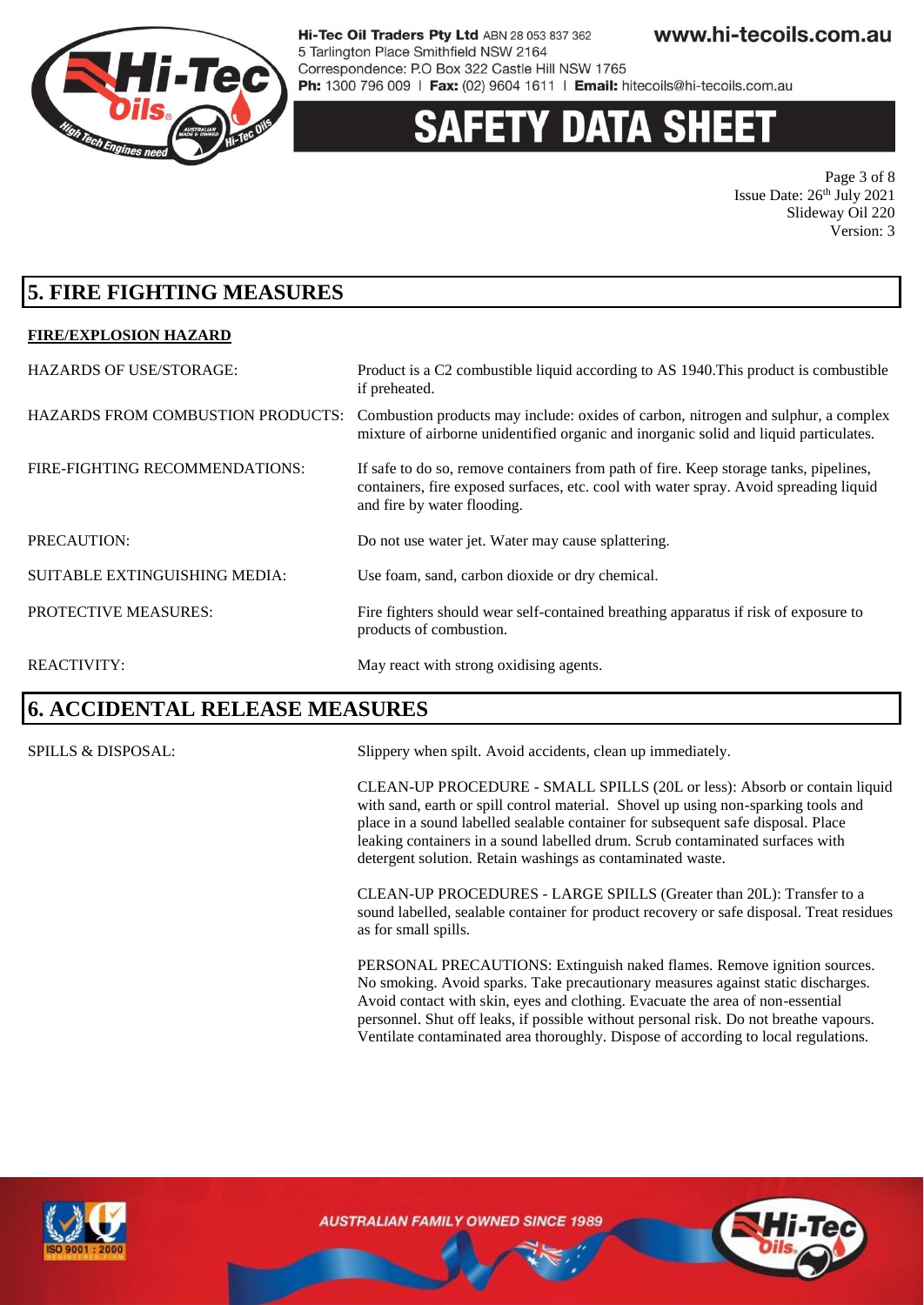

# 'Y DATA SHEE

Page 4 of 8 Issue Date:  $26<sup>th</sup>$  July 2021 Slideway Oil 220 Version: 3

### **6. ACCIDENTAL RELEASE MEASURES (CONT)**

OTHER INFORMATION: PROCEDURES IN CASES OF LEAKAGE OR BREAKAGE: Stop the source of the leak or release and contain spill if possible. Ventilate area. Use respirator and protective clothing outlined in this MSDS. Cover spill with inert absorbent earth. Use a stiff brush to mix thoroughly. Sweep up and place in a sound labelled disposable container. Scrub contaminated area with detergent and water using a stiff brush. Pick up liquid with additional absorbent material and place in a sound labelled disposable container. Prevent contamination of groundwater or surface water.

should be provided to maintain airborne concentration levels below the exposure

standard or the Manufacturer's recommended exposure standard.

### **7. HANDLING AND STORAGE**

| PRECAUTIONS FOR SAFE HANDLING:  | When handling product in drums, safety footwear should be worn and proper handling<br>equipment should be used. Prevent spillages. Ensure the appropriate personal<br>protective equipment is used when handling this product. Ensure high level of<br>personal hygiene is maintained when using this product. That is; always wash hands<br>before eating, drinking smoking or using the toilet. |
|---------------------------------|---------------------------------------------------------------------------------------------------------------------------------------------------------------------------------------------------------------------------------------------------------------------------------------------------------------------------------------------------------------------------------------------------|
| <b>SAFE STORAGE CONDITIONS:</b> | Keep containers closed at all times. Store in a cool place out of direct sunlight. Store<br>away from oxidising agents. Check containers regularly for leaks.                                                                                                                                                                                                                                     |
| <b>CORROSIVENESS:</b>           | Not corrosive.                                                                                                                                                                                                                                                                                                                                                                                    |
| <b>STORAGE REGULATIONS:</b>     | Store in a well ventilated place away from ignition sources, oxidising agents,<br>foodstuffs and clothing.<br>Keep containers closed when not in use.<br>Refer to AS 1940 – The Storage and Handling of Flammable Liquids, and NOHSC:<br>1015 – National Standard for Storage and Handling of Workplace Dangerous Goods<br>for further information.                                               |

### **8. EXPOSURE CONTROLS / PERSONAL PROTECTION**

NATIONAL EXPOSURE STANDARDS: No exposure standard has been established for this product. NOHSC Exposure Standard: Oil mists – time weighted average (TWA)  $5 \text{ mg/m}^3$  is recommended. OTHER EXPOSURE INFORMATION: Exposure Standard means the average concentration of a particular substance in the worker's breathing zone, exposure to which, according to current knowledge, should not cause adverse health effects nor cause undue discomfort to nearly all workers. It can be of three forms; time-weighted average (TWA), peak limitation, or short term exposure limit (STEL). ENGINEERING CONTROLS: Maintain concentration below recommended exposure limit. Special ventilation is not normally required. However, in the operation of certain equipment or at elevated temperatures mists or vapour may be generated and localised exhaust ventilation

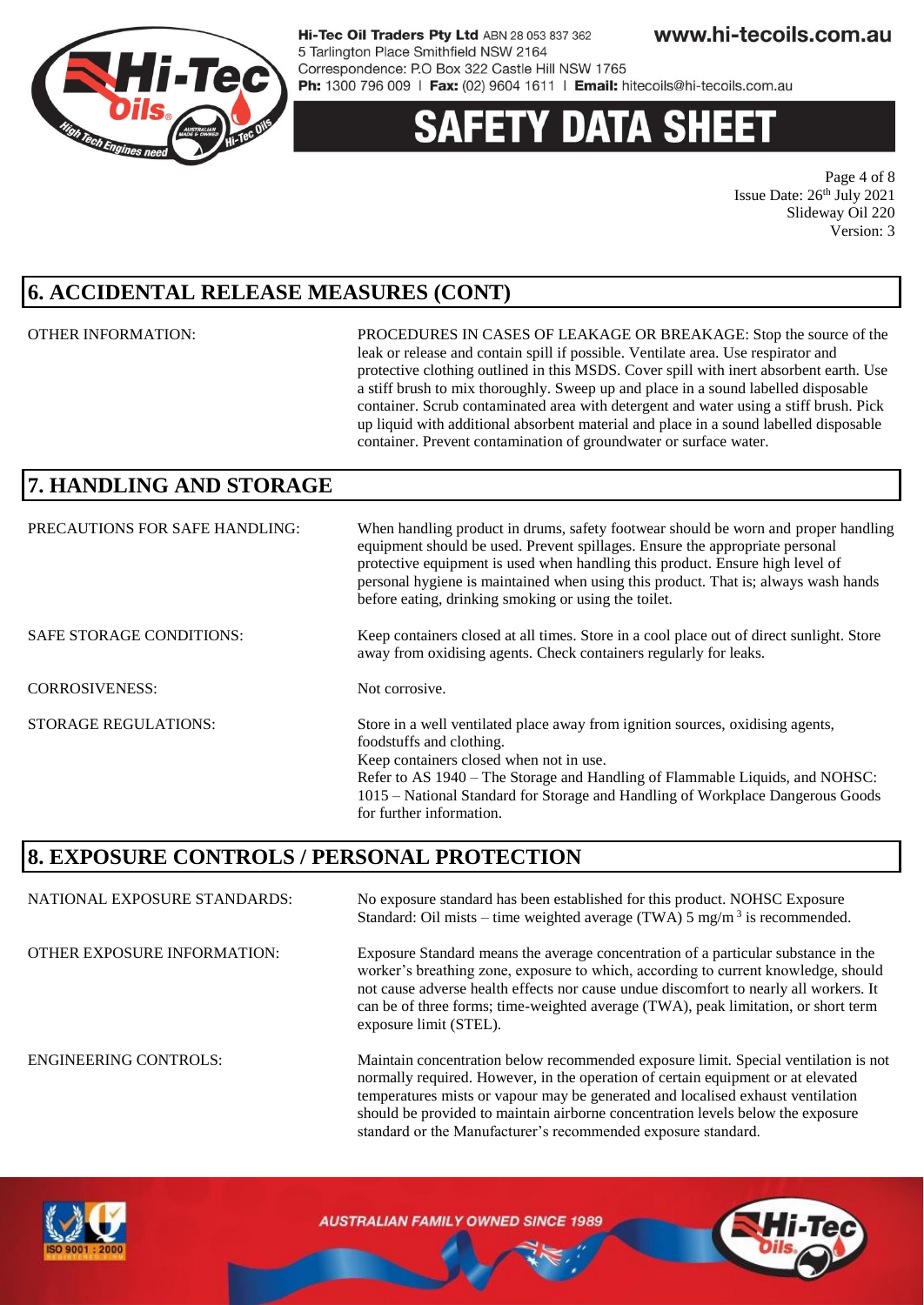

# **Y DATA SHEET**

Page 5 of 8 Issue Date:  $26<sup>th</sup>$  July 2021 Slideway Oil 220 Version: 3

### **8. EXPOSURE CONTROLS / PERSONAL PROTECTION (CONT)**

| <b>RESPIRATORY PROTECTION:</b> | A respirator is not normally required. Airborne concentrations should be kept at<br>lowest level possible. If vapours, mists or dusts are generated and the recommended<br>exposure limit for the product is exceeded, use appropriate AS/NZS 1715/1716<br>approved half -face filter respirator suitable for organic vapours or air supplied<br>respirator are worn. Air supplied respirators should always be worn when the airborne<br>concentration of the contaminant or the oxygen content of the air is unknown |
|--------------------------------|------------------------------------------------------------------------------------------------------------------------------------------------------------------------------------------------------------------------------------------------------------------------------------------------------------------------------------------------------------------------------------------------------------------------------------------------------------------------------------------------------------------------|
| <b>EYE PROTECTION:</b>         | Safety glasses, goggles or face shield as appropriate.                                                                                                                                                                                                                                                                                                                                                                                                                                                                 |
| <b>HAND PROTECTION:</b>        | Wear gloves of impervious material such as PVC, neoprene or nitrile gloves.                                                                                                                                                                                                                                                                                                                                                                                                                                            |
| <b>FOOTWEAR:</b>               | Enclosed footwear.                                                                                                                                                                                                                                                                                                                                                                                                                                                                                                     |
| <b>BODY PROTECTION:</b>        | Overalls or similar protective apparel.                                                                                                                                                                                                                                                                                                                                                                                                                                                                                |
| <b>HYGIENE MEASURES:</b>       | Always wash hands before eating, drinking, smoking or using the toilet. If<br>contamination occurs, change clothing. Launder contaminated clothing before reuse.<br>Discard internally contaminated gloves.                                                                                                                                                                                                                                                                                                            |
| SPECIAL PROTECTIVE MEASURES:   | The product will not burn unless preheated. Isolate from sources of heat, naked flames<br>or sparks.                                                                                                                                                                                                                                                                                                                                                                                                                   |

### **9. PHYSICAL AND CHEMICAL PROPERTIES**

| FORM:                               | Liquid                                      |
|-------------------------------------|---------------------------------------------|
| APPEARANCE:                         | Clear and bright liquid.                    |
| COLOUR:                             | Clear amber/brown                           |
| <b>ODOUR:</b>                       | Mild                                        |
| <b>MELTING POINT:</b>               | Less than $0^{\circ}$ C                     |
| <b>BOILING POINT:</b>               | Greater than $300^{\circ}$ C                |
| DENSITY @ $15^{\circ}$ C (kg/L):    | 0.898 typical                               |
| FLASHPOINT (ASTM D-93), Closed Cup: | $>150^{\circ}$ C                            |
| FLAMMABILITY LIMITS -LOWER:         | Approximately 1.5%                          |
| FLAMMABILITY LIMITS - UPPER:        | Approximately 6.0%                          |
| <b>FLAMMABILITY:</b>                | Combustible Liquid C2 according to AS 1940. |

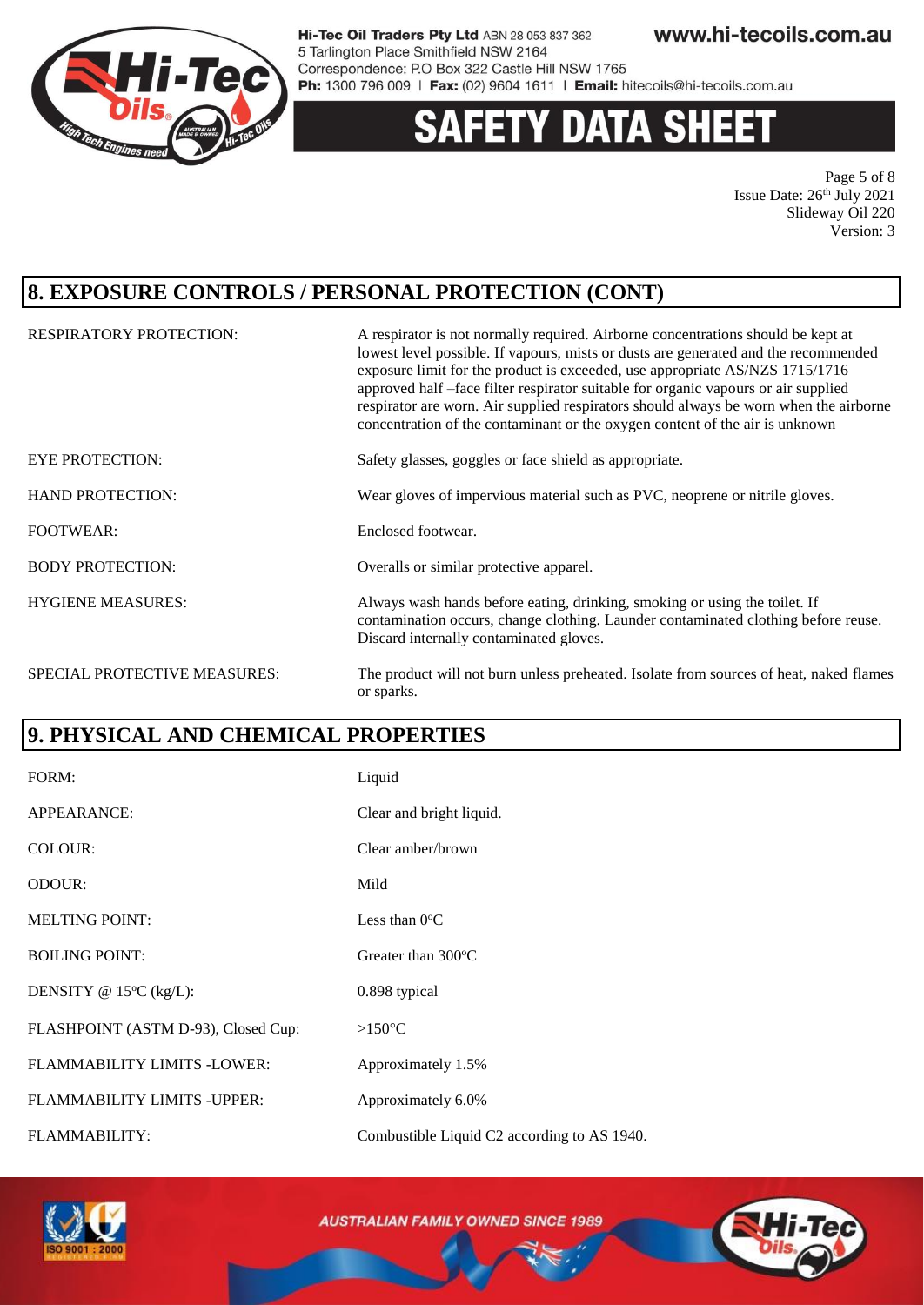

# **Y DATA SHEET**

Page 6 of 8 Issue Date:  $26<sup>th</sup>$  July 2021 Slideway Oil 220 Version: 3

### **9. PHYSICAL AND CHEMICAL PROPERTIES (CONT)**

| <b>SOLUBILITY IN WATER:</b>                | Not soluble.                                                               |
|--------------------------------------------|----------------------------------------------------------------------------|
| SOLUBILITY IN ORGANIC SOLVENTS:            | Soluble in petroleum solvents.                                             |
| <b>VAPOUR PRESSURE:</b>                    | Less than $0.1$ kPa                                                        |
| VAPOUR DENSITY $(Air = 1)$ :               | Greater than 2.0                                                           |
| VISCOSITY @ 40 $^0C$ (mm <sup>2</sup> /s): | Approximately 220                                                          |
| <b>EVAPORATION RATE:</b>                   | Less than 1 (n-butyl acetate $= 1$ )                                       |
| <b>AUTO-IGNITION TEMPERATURE:</b>          | Greater than $250^{\circ}$ C                                               |
| <b>EXPLOSION PROPERTIES:</b>               | Not considered an explosion risk under normal conditions of use.           |
| <b>OTHER INFORMATION:</b>                  | These physical data and other properties do not constitute a specification |

### **10. STABILITY AND REACTIVITY**

| <b>CHEMICAL STABILITY:</b>  | Stable under normal conditions of use.                           |
|-----------------------------|------------------------------------------------------------------|
| <b>CONDITIONS TO AVOID:</b> | Heat, direct sunlight, open flames or other sources of ignition. |
| INCOMPATIBLE MATERIALS:     | Strong oxidising agents.                                         |
| <b>HAZARDOUS REACTIONS:</b> | Will react with strong oxidising agents.                         |
| HAZARDOUS POLYMERISTION:    | Will not occur.                                                  |

### **11. TOXICOLOGICAL INFORMATION**

| <b>TOXICOLOGY INFORMATION:</b> | This product contains petroleum base oils, which may be refined by various processes<br>including severe solvent extraction, hydro cracking and hydro treating. These oils<br>have not been listed in the U.S. National Toxicology Program (NTP) Annual Report<br>nor have they been classified by the International Agency for Research on Cancer<br>(IARC) as carcinogenic or probably carcinogenic to humans. Oral LD50 ({UDO1}) : {<br>$UDO2$ } mg/kg. |
|--------------------------------|------------------------------------------------------------------------------------------------------------------------------------------------------------------------------------------------------------------------------------------------------------------------------------------------------------------------------------------------------------------------------------------------------------------------------------------------------------|
| INHALATION:                    | Inhalation of mists or aerosols can produce respiratory irritation.                                                                                                                                                                                                                                                                                                                                                                                        |
| INGESTION:                     | May cause mild irritation of the mouth, throat and stomach with nausea and mild<br>diarrhoea. Large amounts can cause vomiting which can lead to aspiration of vomited<br>material into the lungs.                                                                                                                                                                                                                                                         |

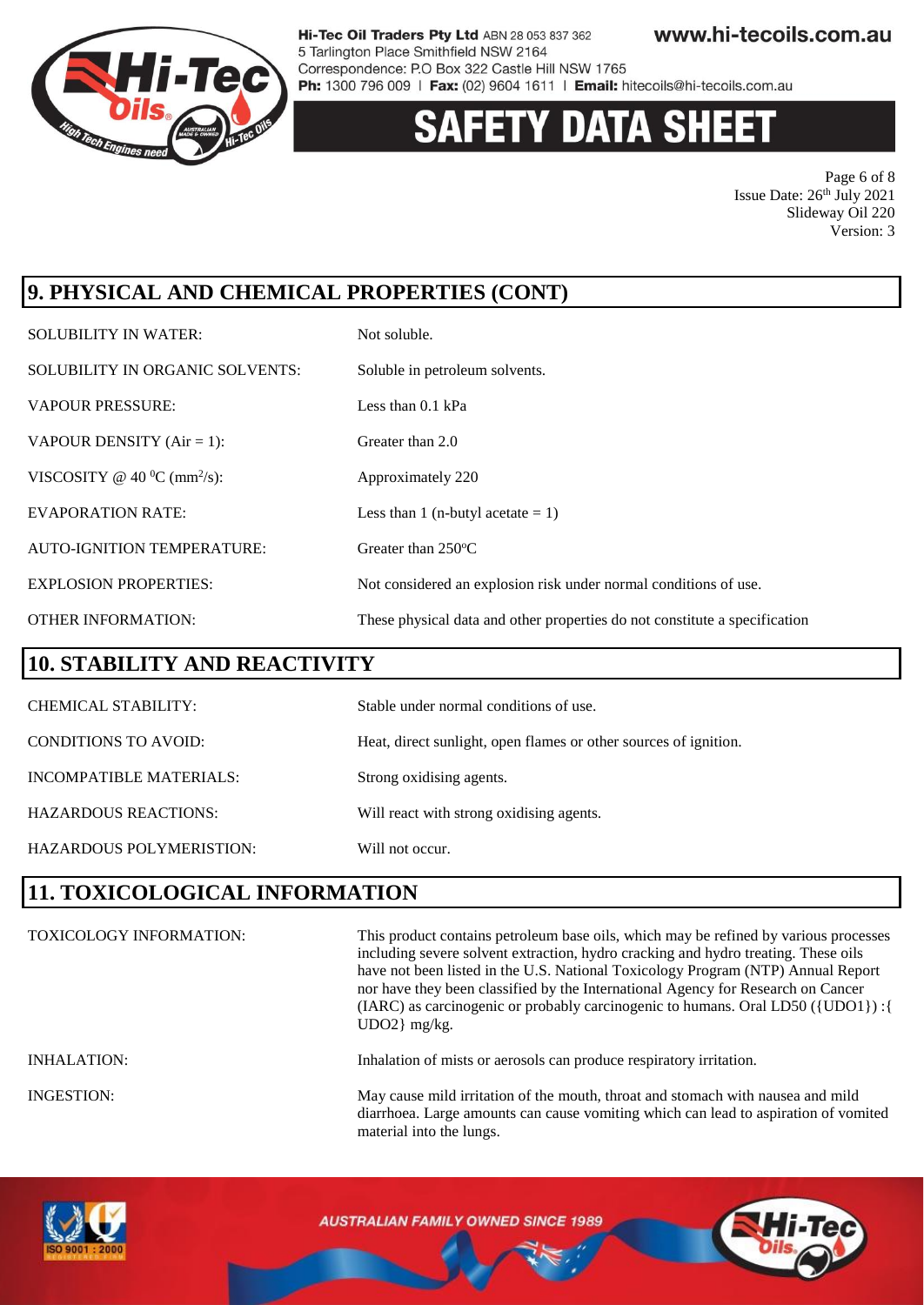

# 'Y DATA SH

Page 7 of 8 Issue Date:  $26<sup>th</sup>$  July 2021 Slideway Oil 220 Version: 3

### **11. TOXICOLOGICAL INFORMATION (CONT)**

| SKIN:                   | Will have a de-fatting effect on the skin. Contact with skin may result in irritation.                                                                                                                                          |
|-------------------------|---------------------------------------------------------------------------------------------------------------------------------------------------------------------------------------------------------------------------------|
| EYE:                    | May cause watering of eyes.                                                                                                                                                                                                     |
| REPRODUCTIVE TOXICITY:  | This product contains small amounts of para-dodecylphenol. Rats when given high,<br>repeated daily doses by oral intubation experienced adverse reproductive effects. The<br>relevance of these effects to humans is uncertain. |
| <b>CHRONIC EFFECTS:</b> | Prolonged or repeated exposure may result in irritation, with the possibility of<br>dermatitis.                                                                                                                                 |
| MUTAGENICITY:           | Mutagenic effects not known.                                                                                                                                                                                                    |
| CARCINOGENICITY:        | Product is not a known carcinogen.                                                                                                                                                                                              |

#### **12. ECOLOGICAL INFORMATION**

ECOLOGICAL INFORMATION: Leaching and penetration through soils is generally regarded as resulting in long-term persistence. Fresh or used product may be harmful to aquatic life. Do not allow material to enter drains or watercourses. Major constituents are expected to be readily biodegradable.

#### **13. DISPOSAL CONSIDERATIONS**

DISPOSAL CONSIDERATIONS: Dispose of according to federal, E.P.A. and state regulations.

### **14. TRANSPORT INFORMATION**

ROAD & RAIL TRANSPORT: ADG REQUIREMENT Not classified as a Dangerous Good according to the Australian Code for the

MARITIME TRANSPORT:

Transport of Dangerous Goods by Road and Rail.

IMO/IMDG REQUIREMENT Not classified as a Dangerous Good according to the criteria of the International Maritime Dangerous Goods Code (IMDG Code) for transport by sea.

ICAO/IATA REQUIREMENT Not classified as a Dangerous Good according to the criteria of the International Maritime Air Transport Association (IATA) Dangerous Goods Regulations for transport by air.



AIR TRANSPORT: